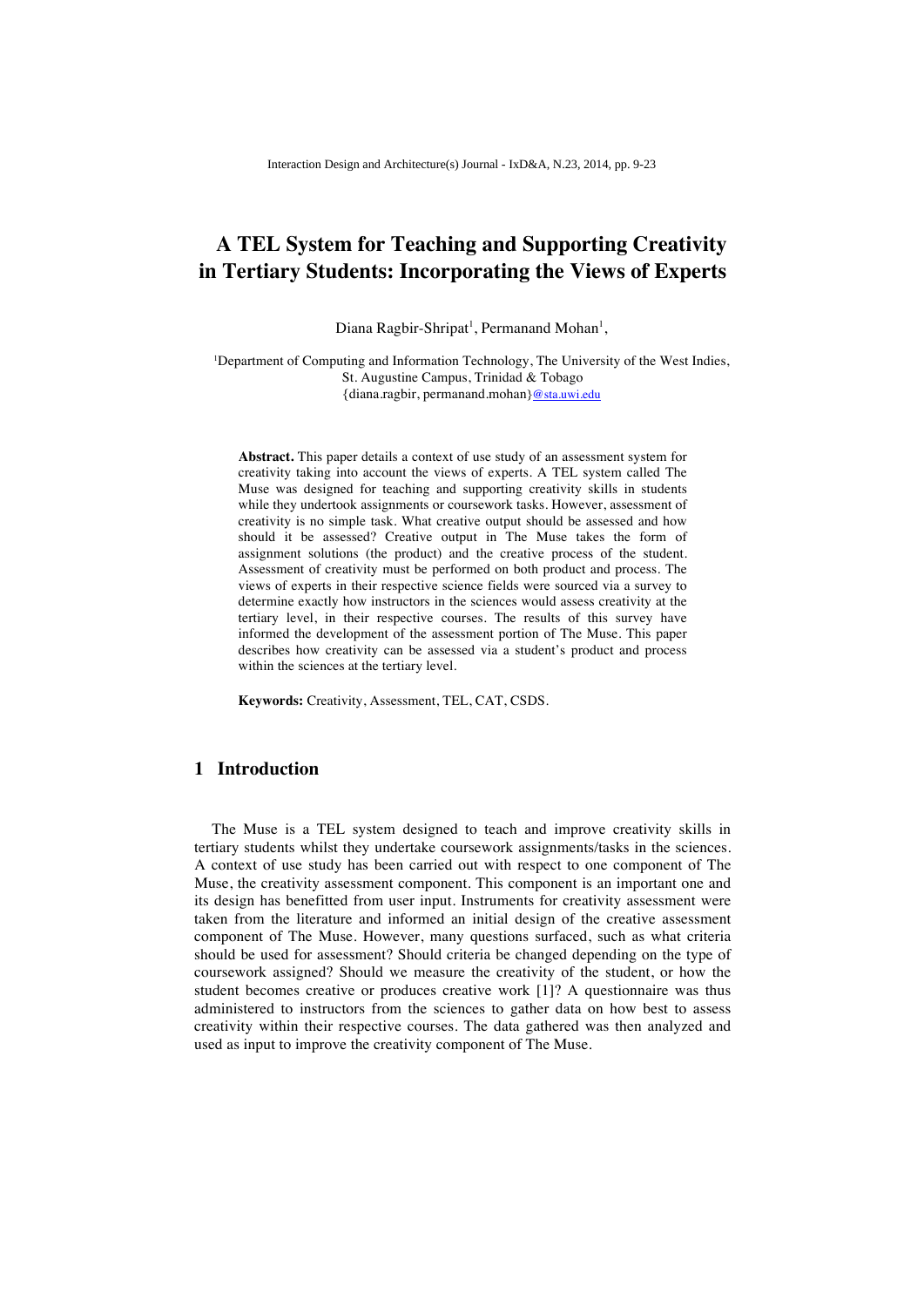Assessment of creativity is a complex task and is a valuable one in education. In order to ensure pedagogies used for teaching creativity are successful, creativity must be assessed at some level. What should be assessed and how should it be assessed? These questions are addressed in Section 2. Section 3 gives a short literature review on assessment in creativity. Section 4 describes the methodology, the details of the questionnaire and the results gathered. Section 5 then discusses the meaning of the data gathered and explores how this has impacted changes to the creativity assessment component of The Muse. Section 5 then explains how these findings could be useful for any creativity assessment tool. Section 6 concludes the paper and gives avenues for future work.

### **2 Background**

The term 'creative' can refer to novel products of value, to the person who produces the work, to the capacity to produce such works, and to the activity of generating such products [2]. Educators regard creativity as anything different as opposed to novel, 'new to me' as opposed to new, and 'good' ideas as opposed to high quality ideas, once the 'creative' thing is pertinent to the task at hand [3].

Creativity has been categorized in terms of magnitude, that is, *mini-C*, *little-C*, *pro-C* and *big-C*, ranging from more subjective to more objective. *Mini-C* creativity focusses on the personally meaningful interpretation of things that occurs during the process of learning and is important for observance in the classroom in order for teachers to recognize student's creative potential for development into *little-C* creativity [4] [13]. *Little-C* creativity is called everyday creativity and includes problem solving and the ability to adapt to change [5] and is most relevant to educators in the classroom. The *pro-C* category refers to those who have gained professional expertise in their field, whilst *big-C* refers to genius level creativity and to those who make a great impact on society through their work [4][15]. The Muse, discussed shortly, focuses on teaching and supporting *mini-C* and *little-C* creativity skills in students, thus, assessment also focuses on these levels.

The Muse was developed for teaching creativity skills in students and supporting their creativity process while undertaking coursework assignments or tasks. The Muse is integrated within a social network and consists of several creativity pedagogies containing activities and tools to guide students through their creative process. There are two main views of The Muse, that of the student using the system to complete a task, and that of an instructor using the system to create tasks and to assess the creativity displayed by students on those tasks. In this paper, we are concerned with the instructor's view, specifically the component that deals with creativity assessment.

Firstly, we must examine what should be assessed? The four P's of creativity are used to organize many of the issues in the study of creativity; they are Product, Process, Person and Place [4]. Product refers to the creative entity produced, Process, the method followed, Person, the personality traits, and Place, the environment in which creativity is supported. In The Muse, we focused on student assessment via Product and Process as these are most relevant and useful to students who are being taught creativity skills. The Person aspect, that is, personality traits of the student does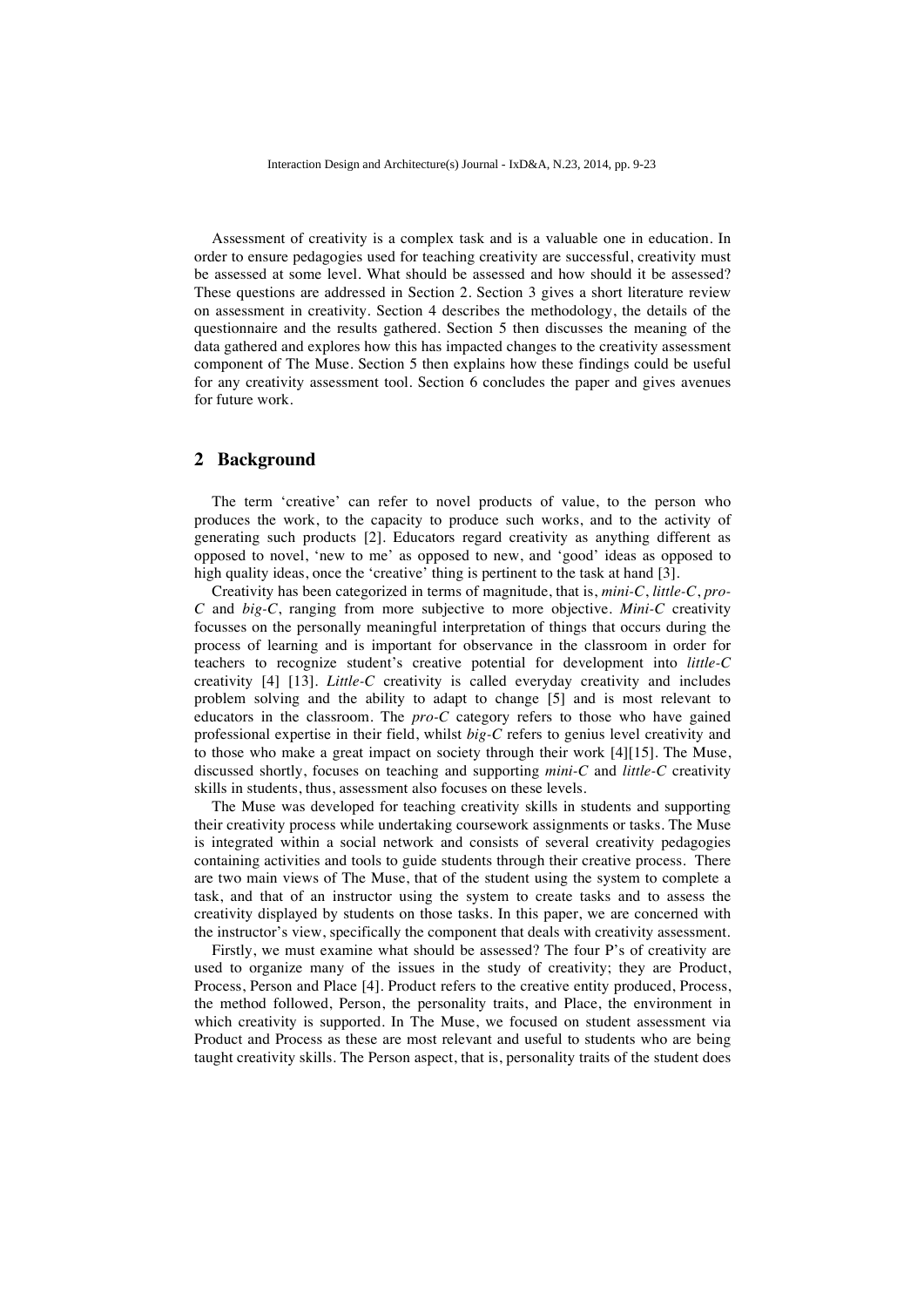not matter as the view taken and supported by educators is that creativity can be taught, without reference to innate ability or traits. "Teachers are in the business of starting wherever a child is and working from there" [3]. Finally, the Place aspect is very relevant as it represents the environment that The Muse provides. This environment will also be assessed by the students via questionnaires and also via instruments from the literature such as the Creativity Support Index (CSI) [6], however, analysis of the Place aspect is out of scope of this paper.

In order for creativity assessment to take place, the creative Product and Process must first be available to the assessor/instructor. The Muse stores the students' creative process as they interact with the system, via the creative pedagogy guidelines, activities performed, use of the creativity support tools provided, and all interaction and communication within the social network component of the system. This creative process is stored digitally and is represented as an outline of the creative pedagogy that was followed by the student. Thus, on completion of the coursework task by the student, the instructor has a Product, which is stored as a file, and a Process, represented textually, for assessment of the student's creativity.

In the following section, we look at how students' creativity is assessed from their Product and Process.

### **3 Creativity Assessment**

The solution to the task/assignment that the students submitted (Product) can be measured for creativity using a wide range of instruments. These include various creativity tests – the Consensual Assessment Technique (CAT) [7], the Creative Solution Diagnosis Scale (CSDS) [8], the Evaluation of Potential for Creativity for children (EPOC) [1], Creative Learning Assessment for children (CLA) [9], divergent thinking tests such as Torrence Tests of Creative Thinking (TTCT) [10], convergent thinking tests, judges ratings, testimonials, citation indexes, prizes, awards and social recognition. Specific product creativity measurement tools were compared [11], and found that the rating scales have been tested in a variety of domains [8]. However, very little research has been done to assess creative products that are scientific, tangible or technological [8].

The Creative Solution Diagnosis Scale (CSDS) was developed to fill this need and is focused on functional creativity, which means novel products that serve some useful social purpose [8]. The CSDS is a 24 item scale used to judge a product's creativity. The items are broad properties of products that can be used to describe the level and kind of creativity they possess. The 24 items are based on 5 core criteria: Relevance & Effectiveness, Problematization, Propulsion, Elegance, and Genesis. The CSDS is the closest instrument available that fits the needs of assessing creative products of students in the "hard" sciences.

In addition, CAT has been in widespread use by researchers of creativity. The CAT is based on the idea that the best measure of creativity of an artifact is the combined assessment of experts in that field. It does not use a checklist or apply a general assessment rubric as the CSDS does. The experts rate the product within a range, e.g. 1 – 5, where the rating is based on the expert's sense of what is creative in their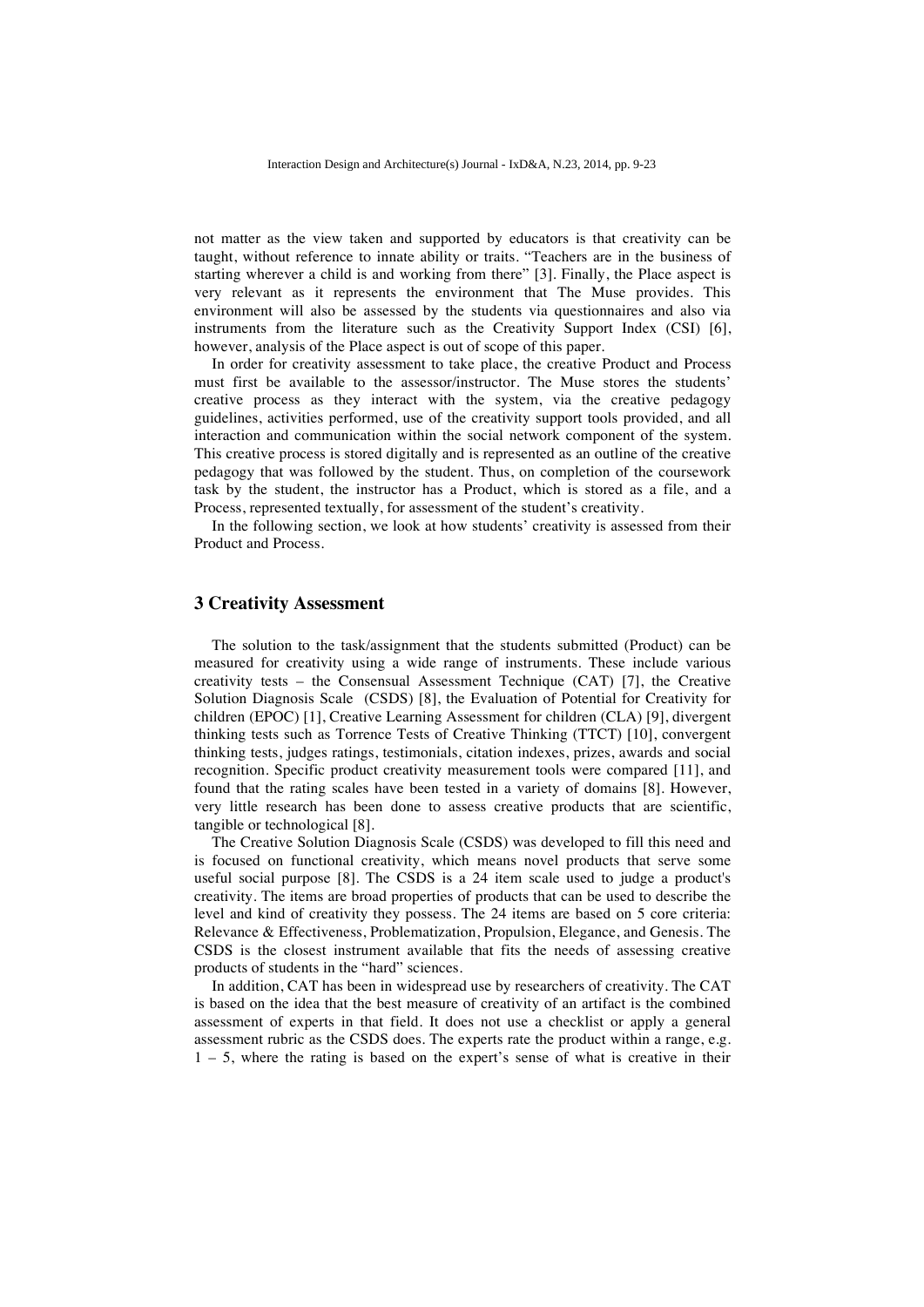domain. The CAT has not been tested in the situation of students' *mini-C* and *little-C* creativity within the domain of sciences. However, it could be applicable and appealing for instructors to judge what is considered creative within their courses.

Creative Process is typically measured in the literature using interviews, study of working habits, anecdotal reports, autobiographical statements, etc. However, these assessments were all related to *big-C* creativity and were done in hindsight of the validated creative output. Furthermore, the literature has not shown that a creative process could be tracked digitally; thus this research is novel and leads to a digital representation of a creative process that could be held up to analysis similar to creative output. The digital creative process, in this case, refers to mini-C and little-C levels of creativity within the constraints of the coursework task set for the students.

In the next section, we describe the questionnaire, and then explain how the results of the questionnaire shaped the design of assessment in The Muse.

### **4 Methodology**

The literature on creativity assessment was used to design the instructor view in The Muse for grading students' product and process. This entailed providing instructions on how to use the CAT and CSDS instruments, providing the instruments for use in grading, and providing the creative outcomes for grading. However, at this point there was no user input into the process. Hence, a questionnaire was designed and conducted with 25 instructors in the sciences at The University of the West Indies, St. Augustine.

The questionnaire was designed to gather data on how instructors in the sciences view creativity as a requirement in their coursework instruments and how they think it should be best assessed. The inclusion criteria for participating in the questionnaire were instructors of The University of the West Indies who lecture science courses. Participants were from the domains of Computer Science, Chemistry, Mathematics, Physics and Life Sciences.

The results of the questionnaire were taken into consideration to refine the assessment portion of The Muse by modifying existing features of the system and adding new features. Section 4.1 outlines the design of the questionnaire and section 4.2 gives the questionnaire results.

#### **4.1 The Questionnaire**

First, an overview of the questionnaire included the following questions. Instructors were asked to select their domain or field of teaching. A short description of The Muse was given and instructors were asked whether they would use such a system in their courses. They were then asked which coursework instruments they would use to judge a student's creativity. Finally, they were asked whether creativity should be kept as a separate mark or should be included as part of the overall mark for the coursework task.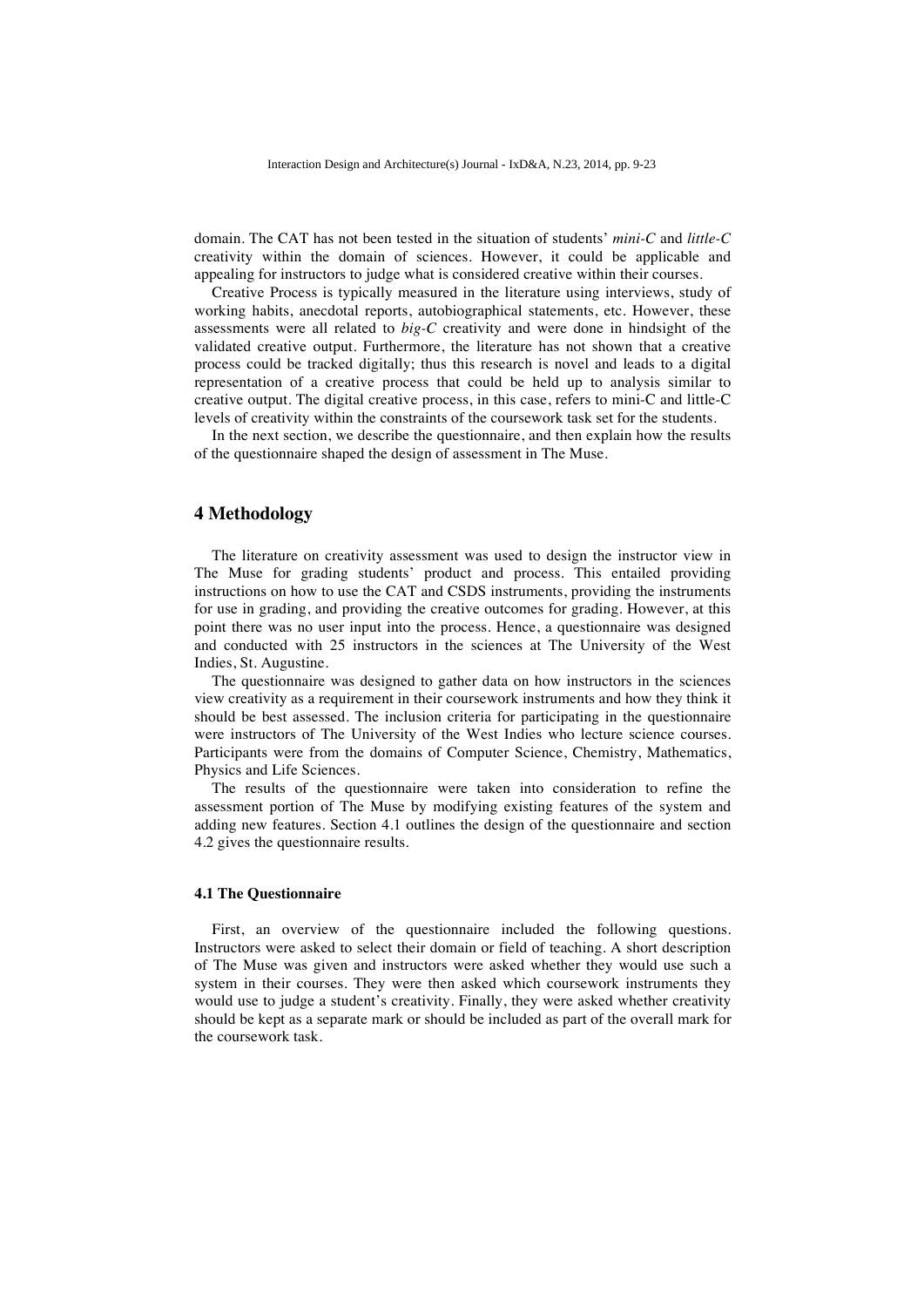The main part of the questionnaire focused on selecting which of the 24 criteria from the CSDS instrument were relevant to assessing creativity of a Product in the instructor's course, as well as the significance of the criterion from a range of Very Important to Unimportant. Instructors were unaware at this point that the criteria came from the CSDS instrument. After selecting the criteria, instructors were asked whether there were any additional criteria they would add, whether there were any reasons for choosing or not choosing any of the listed criteria, and whether they thought the selection of criteria should be adjusted specifically to a coursework instrument.

Additionally, a comprehensive list of criteria for assessing students' creative processes were outlined, and instructors were asked whether these criteria were an accurate description of how a creative Process should be judged, how any of them could be improved, whether any should be added or deleted from the list, and whether they should be weighted. The list of criteria is as follows:

- Evidence of divergent thinking generation of numerous quality ideas  $\&$ alternatives.
- Evidence of convergent thinking combination or integration of elements in new ways.
- Associative thinking.
- Evidence of logical and not so logical thinking used, connected  $\&$  integrated.
- Evidence of documented intuition.
- Use of knowledge & understanding applied to coursework context.
- Critical thinking, including unlearning, relearning and new learning.
- Evidence of documented reflection
- Responsiveness to new materials and data.
- § Drawing previously unrecognized parallels between models, topics & situations. Transfer of ideas from one context to another.
- Recognition of creativity in others. Responsiveness to ideas of others.
- Sense making.
- Evidence of fluency in communication via clear  $\&$  concise writing, drawings and models.
- Construction and connection of arguments.

The next section of the questionnaire dealt with the two assessment instruments, CSDS and CAT. Both instruments were described and instructors were asked which they preferred for assessment of creative Product and which for Process. Further questioning asked whether CAT should be used alongside CSDS and whether the same instrument should be used throughout the semester or changed for each coursework instrument.

The concluding section of the questionnaire asked whether creativity should be assessed informally in the sciences, whether it should be assessed formally, and whether it should be done as part of coursework assessment. Finally, an open field for free comments on creativity assessment in the domain of the instructor was provided.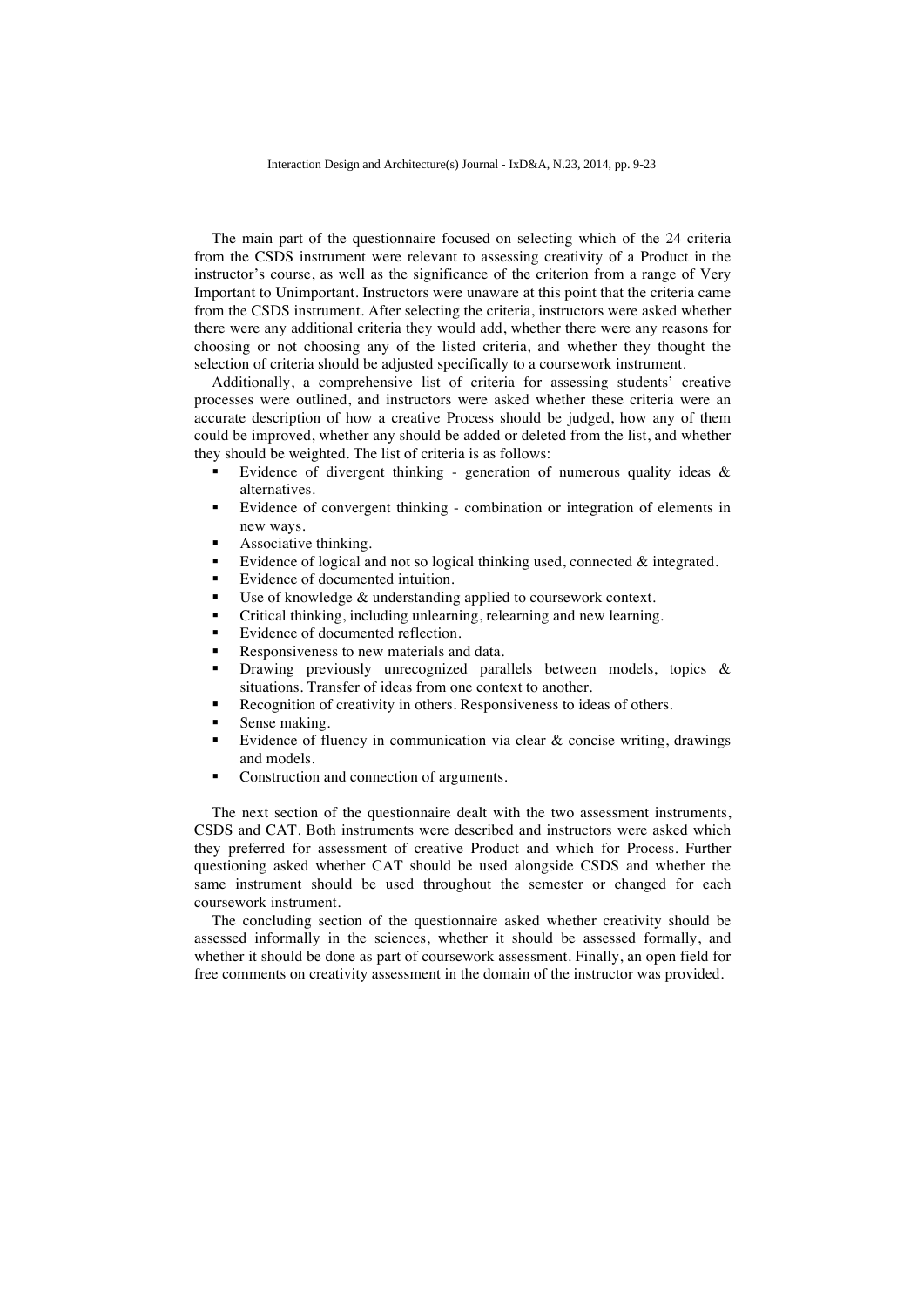### **4.2 Questionnaire Results**



Fig. 1. New and Modified Features of The Muse After Questionnaire Data Analysis.

Figure 1 shows the initial components of The Muse, the features of the creativity assessment module, and the new and modified features that were derived from analysis of the data gathered from the questionnaire. These new and modified features are discussed shortly with respect to the actual data from the questionnaire.

Figure 2 shows the spread of domain of participants. Figure 3 shows whether instructors wanted to use a system such as The Muse in their respective courses. Some concerns were "I'd want to see how this system works. I'm not sure how creativity can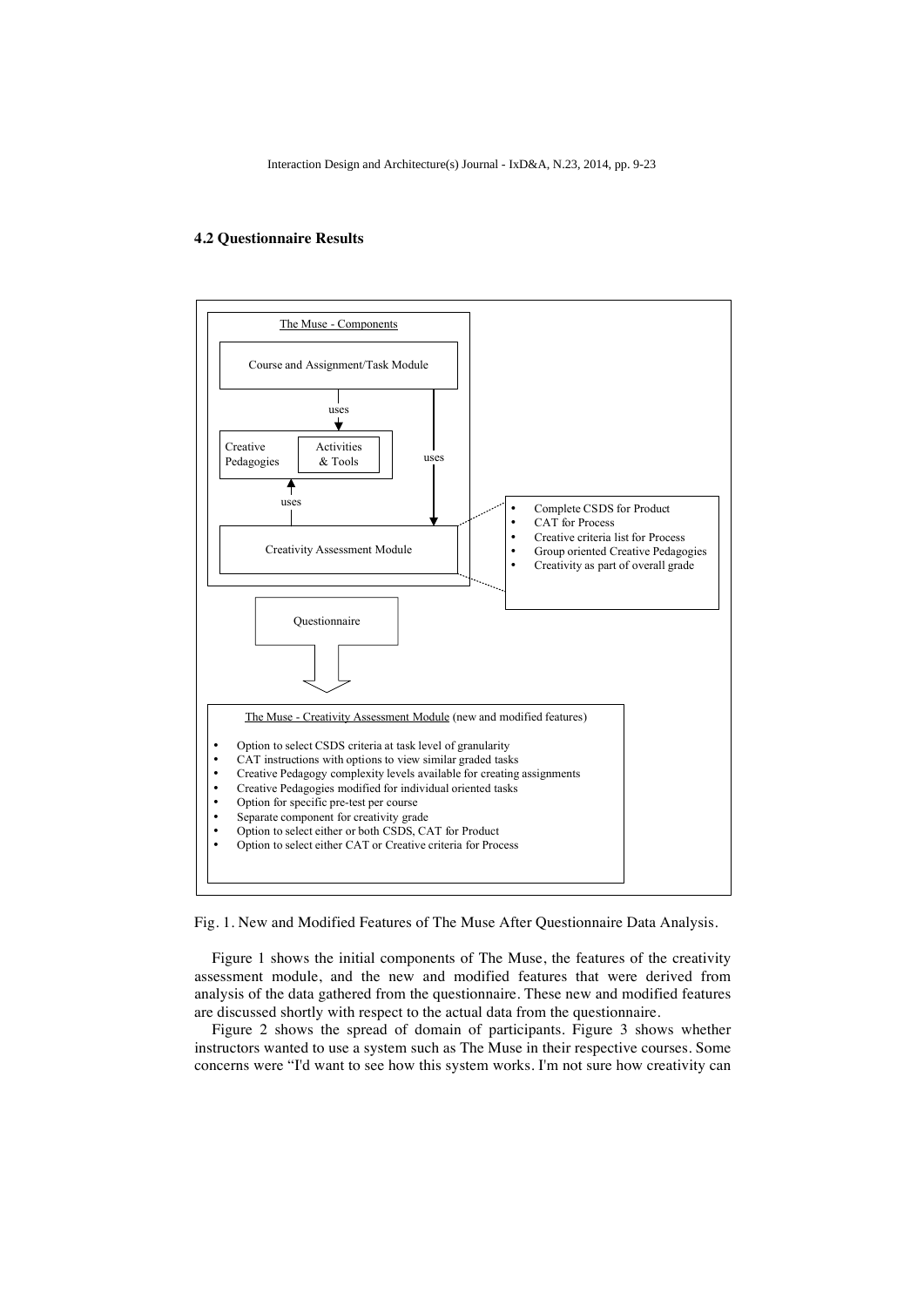be measured", "out of curiosity", "sounds like too much work for the instructor" and "depends on how much more work would be added to the assignment".







Figure 4 shows the coursework instruments in which creativity assessment could be included by instructors. Additional comments in the "Other" option in Figure 4 were "I would gain a gauge of the student's creativity from their class participation, the type of questions they ask..." and "random puzzle they know nothing about". Figure 5 shows whether instructors preferred to include creativity as a separate mark or include it as part of the overall mark for coursework. In Figure 5, other suggestions were "relevance to Math is strained" and "Creativity can show itself in all aspects for example in a software project, the design and code development can involve lots of creativity so I would suggest a creativity mark within each aspect".





Figures 6, 7, 8 and 9 show the range of views on whether specific criteria from the CSDS instrument are important to instructors in assessing creativity. Figure 6 shows that most instructors agreed that the six criteria under the sections "relevance  $\&$ effectiveness" and "problematization" were relevant for assessing creativity in their respective domains. Figure 7 shows that the five criteria under the heading "propulsion" were thought to be of value for assessing creativity.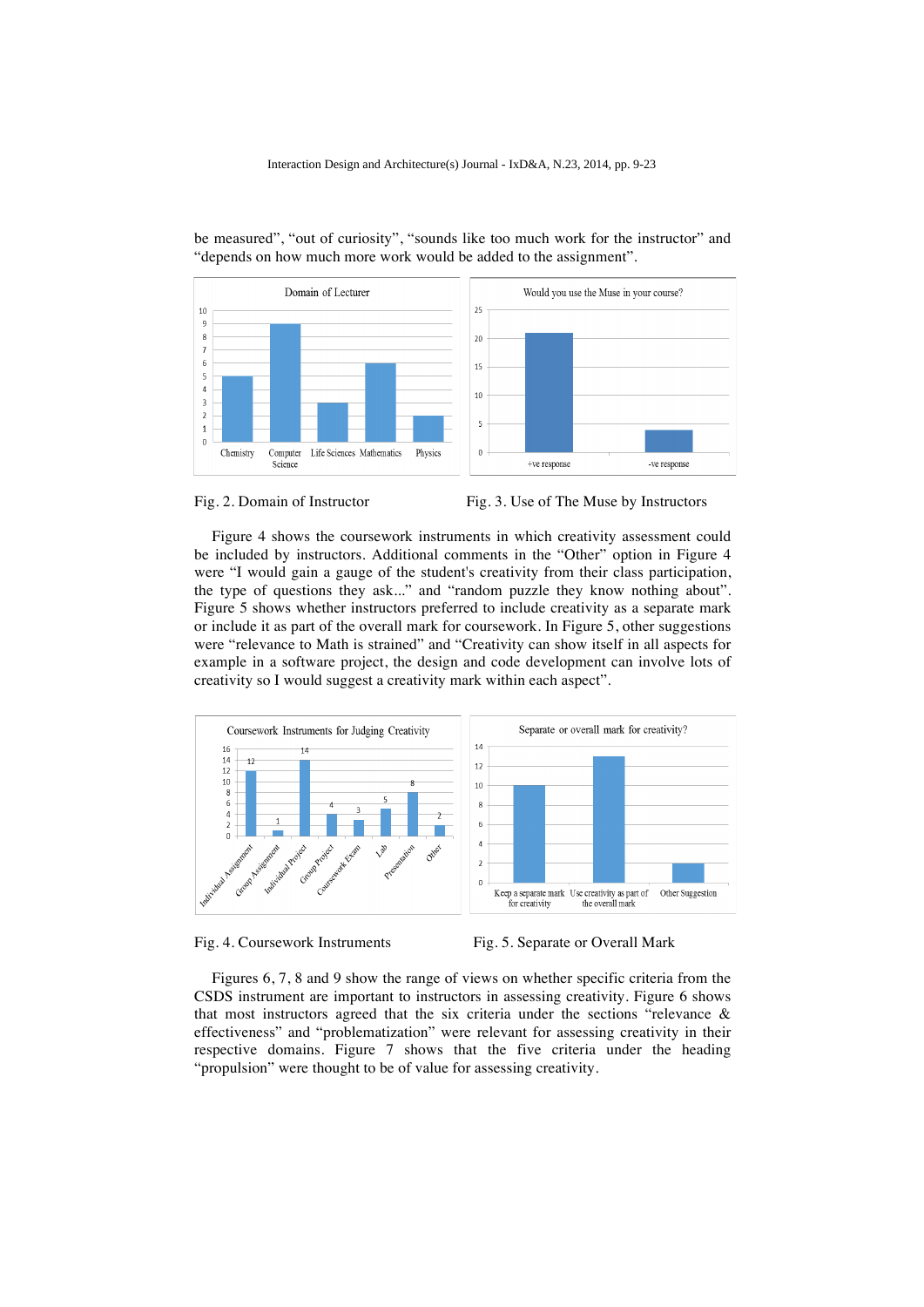

Fig. 6. Relevance, Problematization Fig. 7. Propulsion



In Figure 8, instructors gave many responses rated as Unimportant for the criteria Safety, Gracefulness and Sustainability. In Figure 9, the criteria for the section "genesis" were thought as valuable for assessing creativity.



Fig. 8. Elegance Fig. 9. Genesis

In Figure 10, instructors were divided on which instrument was best for assessing creativity in their domain. This divide was noted in all of the domains except for Chemistry in which all participants preferred CSDS and Computer Science in which two thirds preferred CAT. Figure 11 shows that instructors preferred to use the criteria listed in Section 4.1 above for assessing Process rather than the CAT instrument.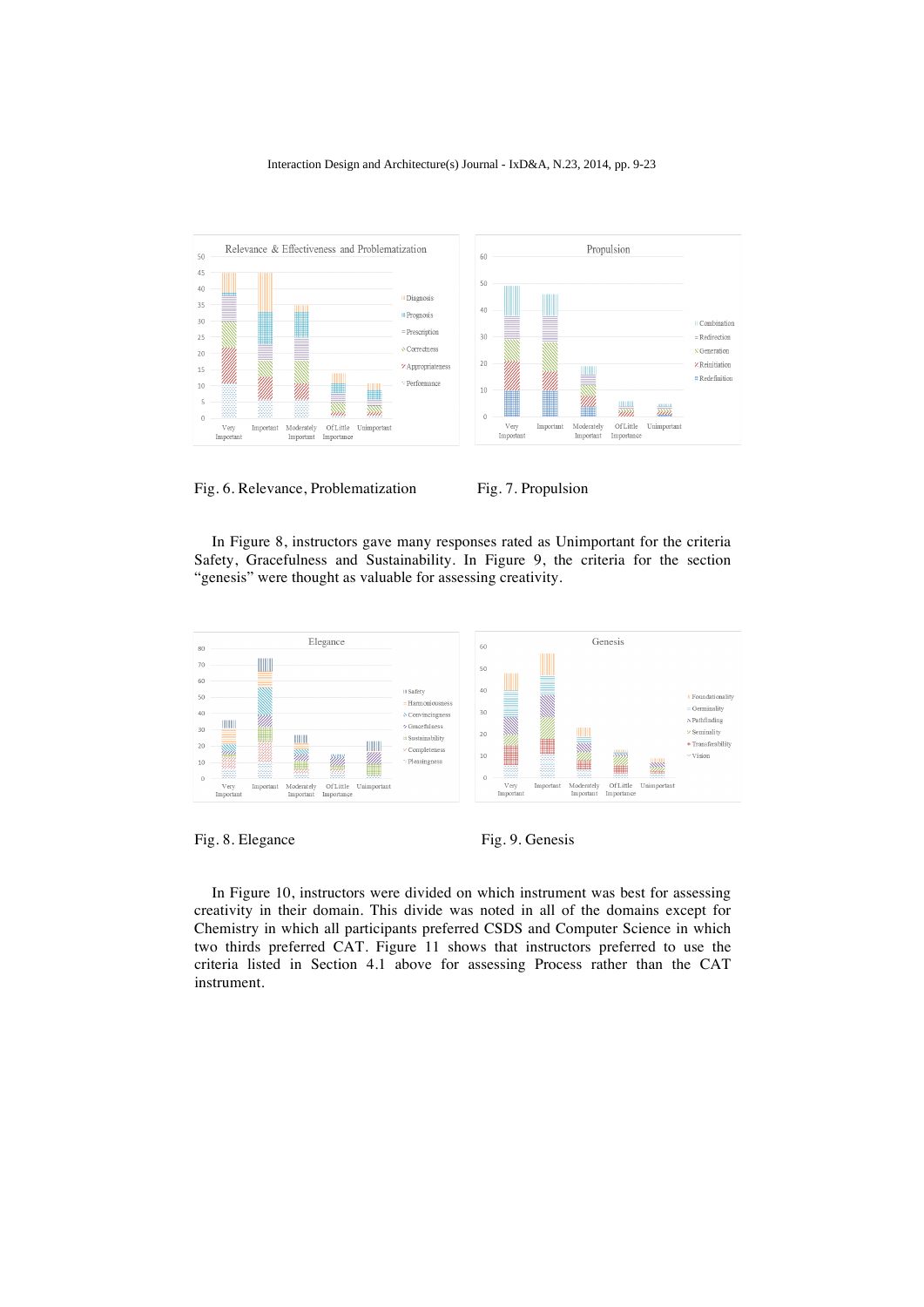

Fig. 10. CSDS or CAT Fig. 11. Process Criteria or CAT

Instructors were equally divided on whether to use the CAT instrument alongside the CSDS. Instructors were also equally divided on whether to use the same assessment instrument throughout the semester or to vary according to coursework task.

Figures 12 and 13 show that instructors prefer to assess creativity informally in their coursework and they were divided on whether it should be assessed formally.







Figure 14 shows that instructors were divided on whether to assess creativity within coursework in their courses.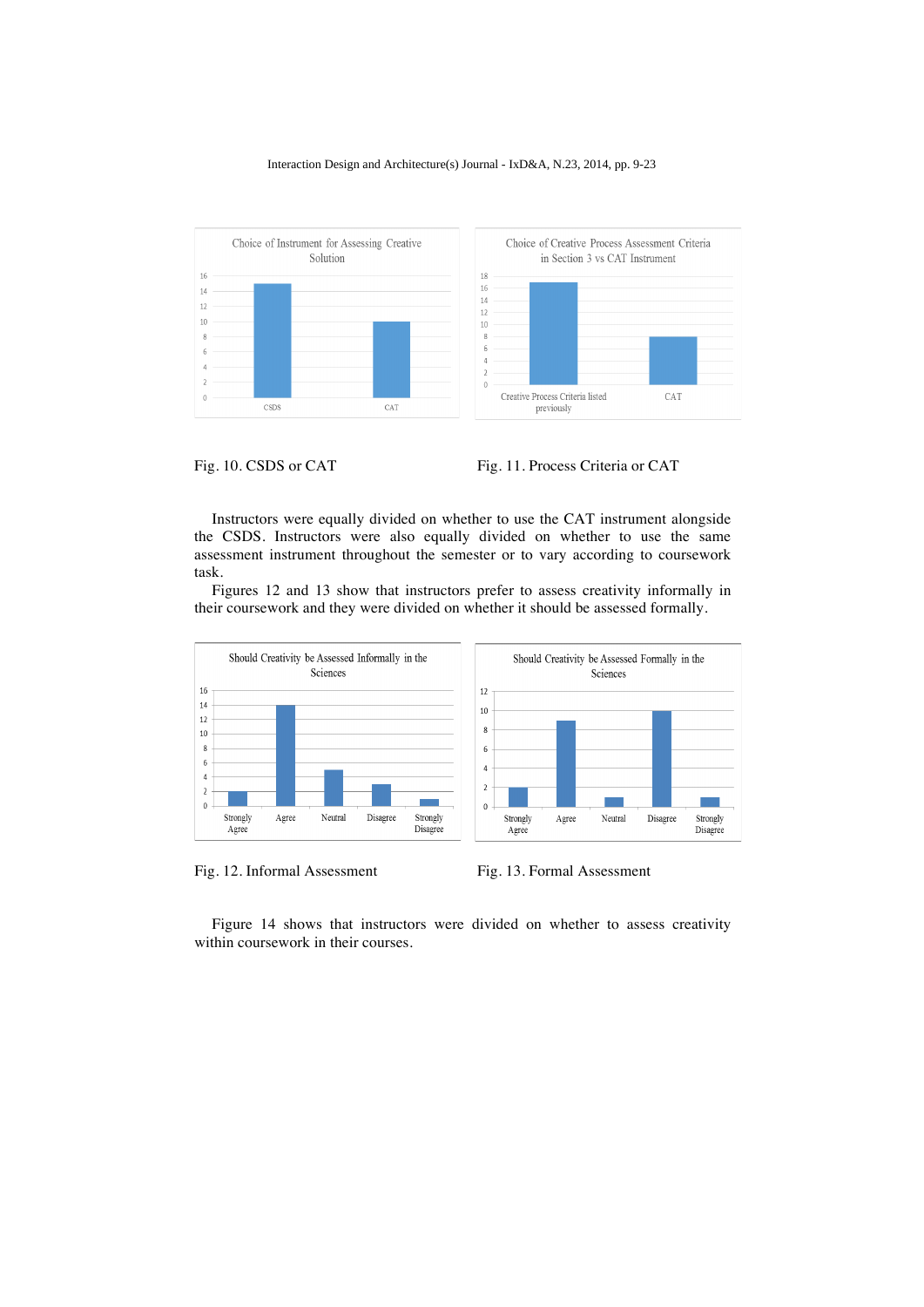

Fig. 14. Should Creativity be Assessed?

In the next section, we discuss how these results impacted changes to the initial system, and describe the resulting assessment component of The Muse.

# **5 Discussion & Results**

The findings from the questionnaire were used as input to improve the existing system. These findings are also invaluable as design principles for the development of creativity assessment tools in education. Before the questionnaire was conducted, the CSDS instrument was provided in its entirety for assessing the creative Product, and CAT instructions were given for assessing the creative Process of the students.

Firstly, the comments from Figure 3 showed concern for the amount of additional work for both the instructor and the student. The Muse was designed to be used to support students in undertaking assignments so that no additional content or module needed to be added to a course to teach creativity skills. This is valuable to instructors who want to encourage and teach creativity in their courses without extra work added to the existing curriculum. The Muse allows simultaneous accomplishment of both goals, providing the necessary efficiency and effectiveness to instructors.

Another concern was additional work on the coursework task for the student. However, when instructors create an assignment in The Muse, they can select a particular creative pedagogy to be used as a guideline by students to complete the task. The creative pedagogy can be chosen based on its complexity, the nature of the task and the level of creative thinking involved. Thus, the creative thinking aspect can be set to match the complexity of the assignment, preventing the requirement of excessive pedagogical techniques for simpler tasks.

Furthermore, two principles can be derived from Figure 3 that can serve as design guidelines for creativity assessment tools. The first principle is that the tool should support some aspect of the course while at the same time enabling practical, hands on learning of creativity techniques. The second is that the tool should provide a range of pedagogical complexity to match various levels of tasks.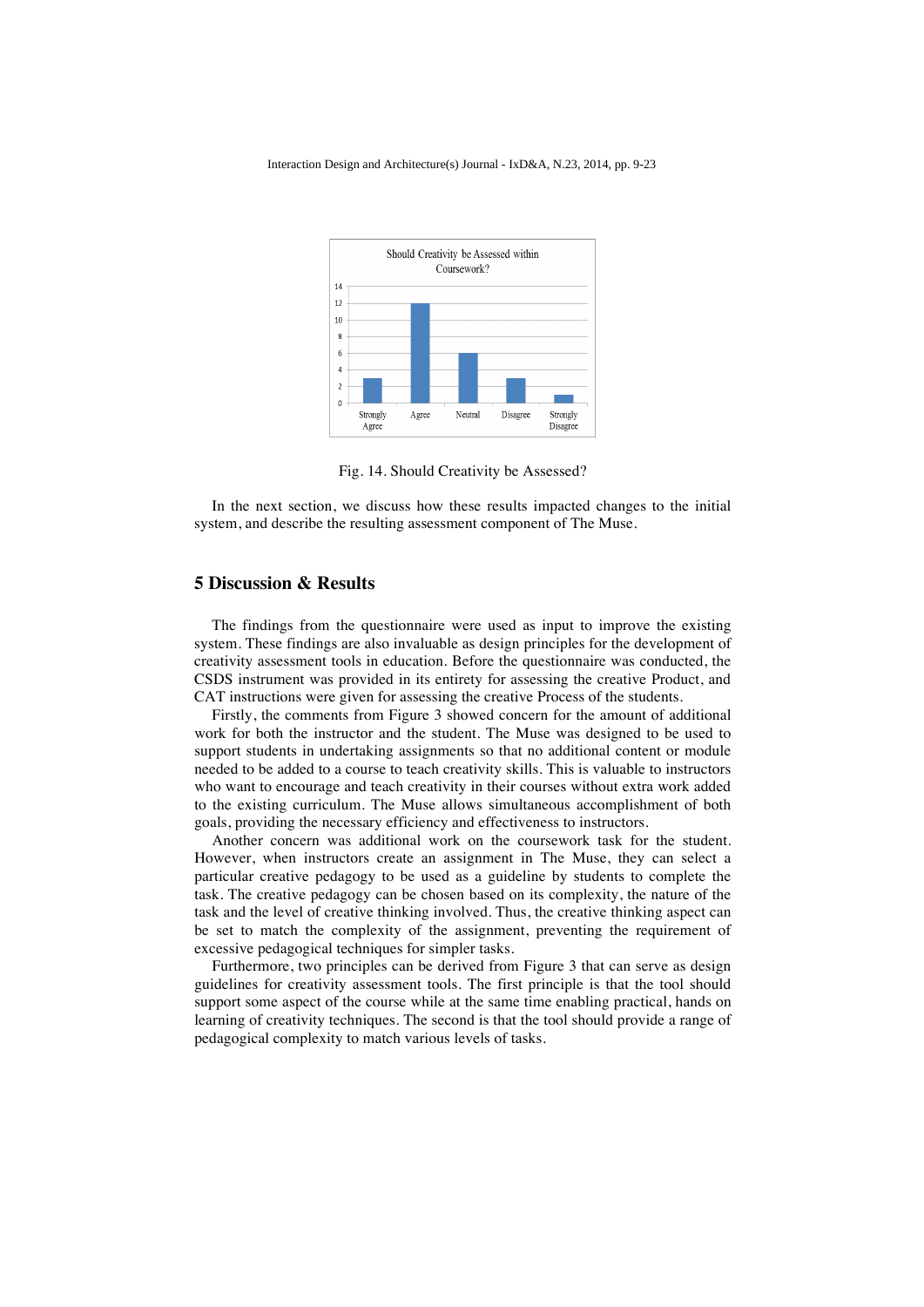Figure 4 showed that instructors had a preference for individual work as opposed to group work with respect to the coursework instrument. The Muse was initially designed for collaborative work on activities and tools. However, it can also support individual coursework tasks. This must be taken into consideration when explaining the use of The Muse to instructors for uptake in their courses. Furthermore, comments concerning the requirement for grading creativity based on in-class activities and for using random puzzles for assessment, led to the design of features in which the instructor can enter grades for offline activities, i.e. in-class activities, and create specific pre-tests. The original version of The Muse focused on those coursework tasks that engaged the students wholly or partly within The Muse. These findings not only influenced the current design of The Muse but add to the design principles that creativity assessment tools should provide recording of offline activities and creation of pre-tests by an instructor.

In Figure 5, the instructors' views were split on whether creativity should be part of the coursework mark or a separate grade. This may have implications on how seriously a student regards the creativity component of the coursework task. Initially, The Muse was designed to record creativity as a component of the total grade, meaning that the students' grade for the coursework task depends partly on their creativity shown. However, given the results from Figure 5, the creativity grade is shown as a separate input field and an option is given to the instructor whether to include creativity in the overall grade. One comment stated that within a given task, there are many subtasks that should be graded separately for creativity. The Muse thus presents the instructor with the opportunity to enter the subtask and the creative grade for that subtask.

Another comment was that creativity was not applicable to the undergraduate Math coursework tasks. Several instructors also verbally gave this view. The Muse may thus be more applicable to larger Math projects or postgraduate Math courses rather than undergraduate ones which focus on learning the rules of Math, leaving little room for creativity. However, further interviews need to be conducted to gather more insight into why creativity is not applicable as a part of Math coursework. A design principle derived here is that fine granularity of grading tasks and definition of levels of subtasks must be provided in such a tool.

Figures 6, 7, 8 and 9 showed the range of views on whether specific criteria from the CSDS instrument were important in assessing creativity. Since there were varied opinions, with the majority selecting most of the criteria as important, The Muse was redesigned so that instructors can choose which criteria they want to use for a particular coursework task. Instructors will also have the option to set a weighting for the criteria.

Figures 10 and 11 both show that instructors are highly divided on what is the best instrument for assessing creativity from the choices of CSDS, CAT and the creative process assessment criteria given in Section 4.1 above. Therefore, The Muse has been modified to allow for selection of these choices per coursework task by the instructor. Thus, comparison of creativity is only done with similar coursework tasks within a course, as well as whether there was overall improvement of creativity skills of students.

The design principles derived from Figures 6 to 11 include providing the instructor options for the selection of assessment technique, options for creation and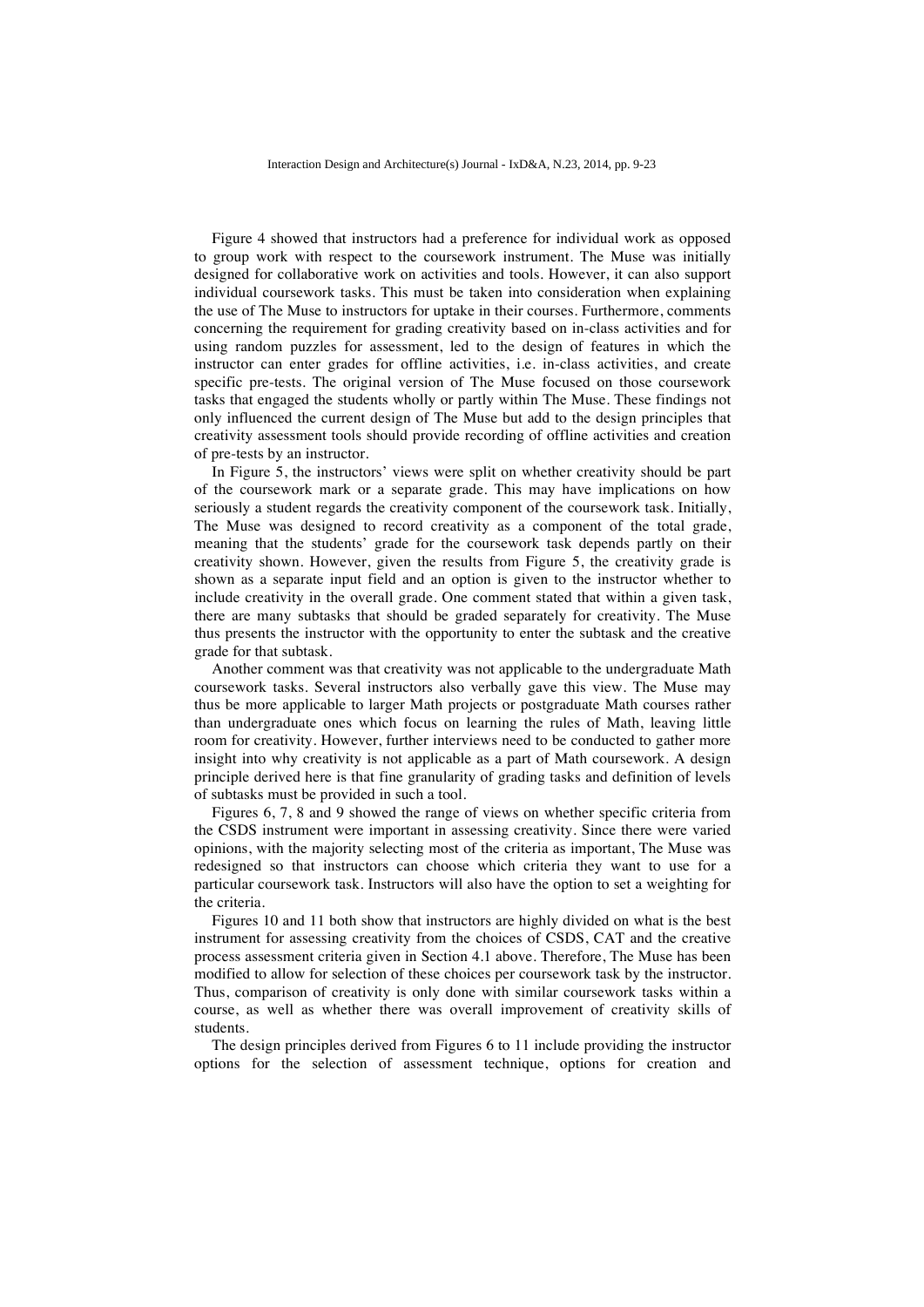modification of assessment criteria at the task level within an assessment technique, as well as options for setting the weights of the chosen criteria.

Figures 12 and 13 show that instructors prefer to assess creativity informally in their coursework and they were divided on whether it should be assessed formally. This does not affect The Muse since marks will be entered into the university's online student information system, and it is up to the instructor to decide whether to include the creativity mark or not. However, with the availability of a system such as The Muse, it is hoped that as students start showing little-C creativity in several courses, that other yet unconvinced instructors will be encouraged to integrate creativity as part of their courses.

Finally, Figure 14 has shown that instructors are almost equally divided on the foremost question in creativity research, that is, should we assess creativity in our coursework and courses? Given these views, it is necessary to sensitize instructors in the sciences on the importance of creativity as a skill in our students, how it can be taught and assessed and how The Muse can be used for effectively accomplishing this.

Overall, the data gathered from the questionnaire has informed how best to assess creativity in the sciences at the tertiary level within coursework tasks. Summarily, creative pedagogy guidelines will be provided in a range, from simple to complex to support different levels of complexity of coursework tasks. Creativity scoring must also be made available separately from coursework tasks, to cater for in-class activities. The option for inclusive and exclusive grading for creativity will be given. Figure 15 shows a screenshot of the assessment page in The Muse. Instructors must select their course, assignment and assessment technique before grading can begin. The instructor can also select between the two creative assessment instruments, CSDS and CAT for assessment of the solution (Product) and has the option to choose which criteria in the CSDS instrument are relevant at the task granularity level. The instructor can then select which assessment technique is best for the creative process for that particular task.



Fig. 15. Assessment Screenshot of The Muse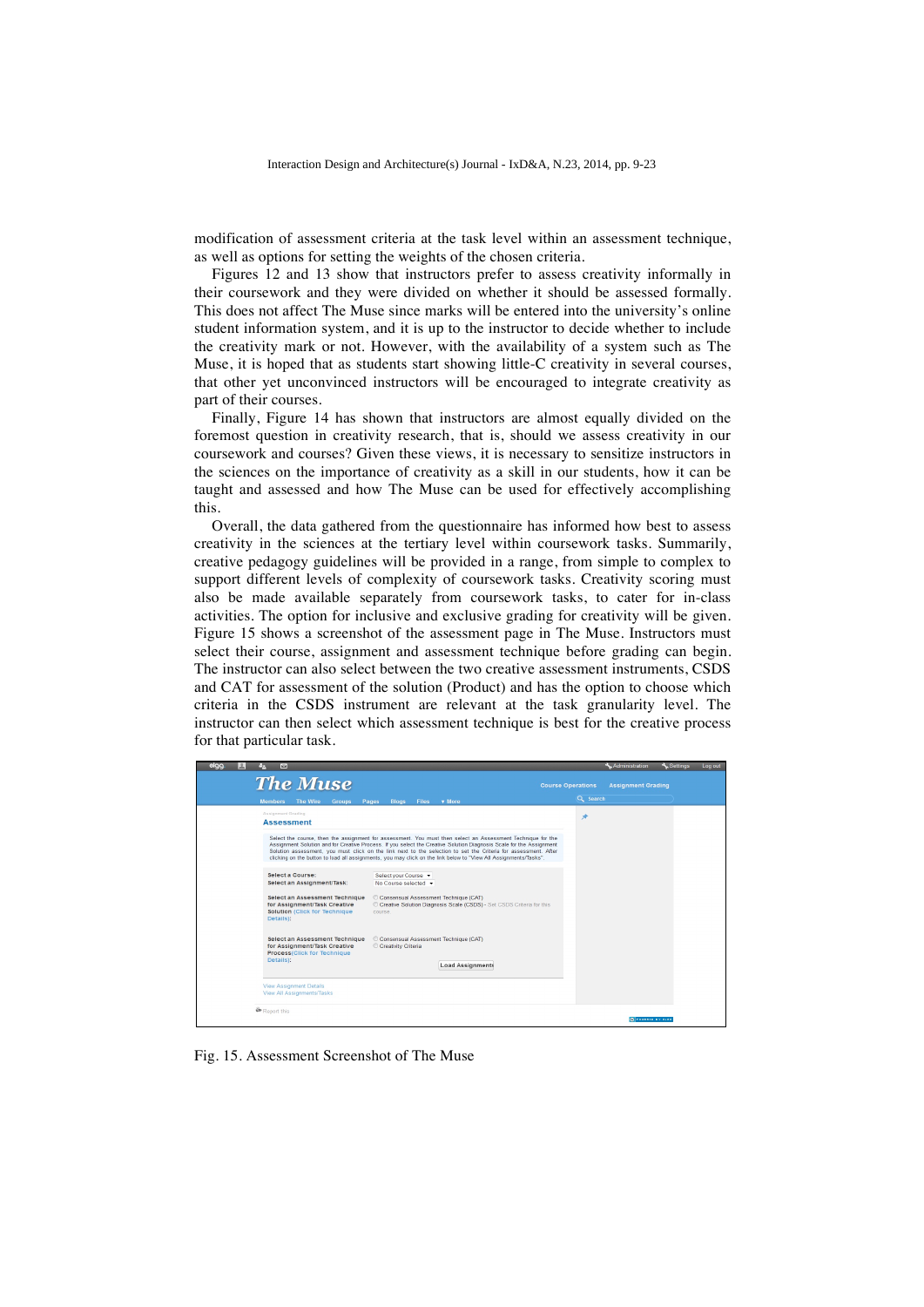A creativity tool with an assessment component should provide the following:

- $\checkmark$  Learning of creativity techniques in a hands-on practical manner by simultaneously supporting students in some aspect of a course, for example, coursework tasks.
- $\checkmark$  Creative pedagogies in a range of complexity to match various levels of tasks.
- Both individual and group support, through instructions and the activities and tools provided.
- Ability to record offline creative activities, for example, in-class activities.
- $\checkmark$  Creation of pre-test activities by the instructor.<br> $\checkmark$  Fine granularity of grading tasks
- Fine granularity of grading tasks.
- Creation of levels of subtasks.
- ü Options for selection of assessment technique by the instructor.
- $\checkmark$  Options for creation and modification of assessment criteria at the task level within an assessment technique.
- Option to set weights of the chosen criteria.

Fig. 16. Summary of Design Principles ü

Figure 16 provides a summary of the design principles derived from this context of use study of The Muse. These principles can be used as a basis for further development of creativity tools with an assessment component for education.

# **6 Future Research and Conclusion**

This paper detailed one iteration of user input into the design and implementation of The Muse. Further user input through questionnaires and detailed interviews will be used to continue developing future versions of the software. The Muse is currently being used in a Computer Science project course at The University of the West Indies and further trials are planned with Computer Science and Chemistry courses.

It is expected that after several iterations of the same course, with similar coursework tasks and creativity assessment choices, comparisons and analysis of data on students' creativity can be made. The Muse can track and store all of the data on students' creative processes as students and instructors use the system for supporting and teaching creativity skills. The ability to track and store such data using The Muse provides a unique and valuable stepping stone for further research on creativity in education. Future work is planned for using a known standard, the TinCanAPI [12], for representing and storing students' creative processes, which can then be shared and read automatically by any system that follows this standard.

In conclusion, this paper discussed the assessment component of The Muse, a system for teaching and supporting tertiary students in the sciences in their creative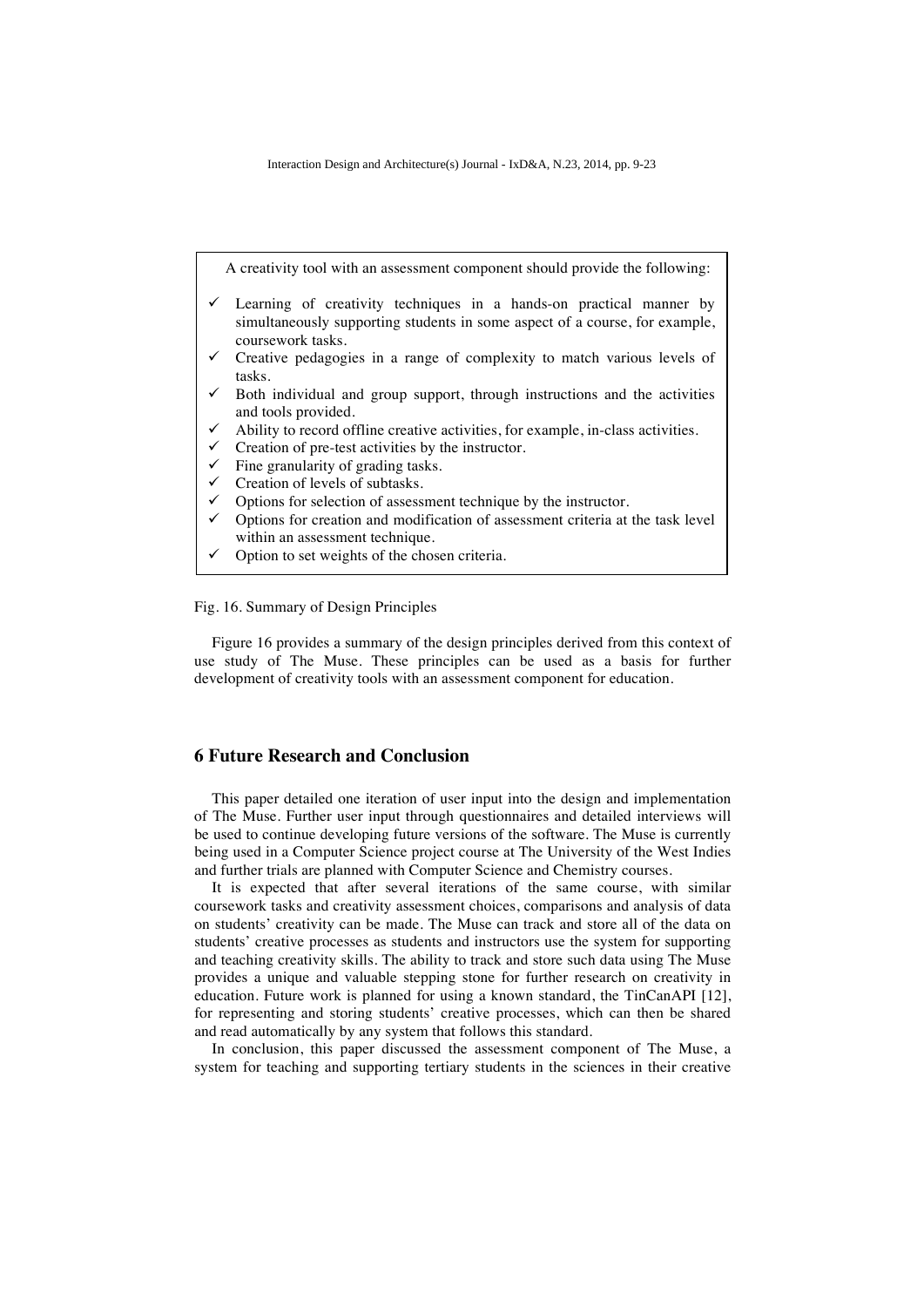processes while undertaking coursework tasks. The assessment component focused on the assessment of creativity by instructors of their respective courses. The initial design of The Muse was informed by creativity and education literature. A questionnaire was then designed and conducted with instructors in the sciences. The data gathered was used as input into the current version of The Muse. Analysis of the data, as well as the changes made to The Muse based on this analysis was discussed. Without the data from user input, the system would not have been usable by instructors, thus, the methodology outlined in this paper led to an improved creativity assessment component of The Muse. Finally, several design principles for the development of creativity tools with an assessment component have been derived from this context of use study.

# **References**

- 1. Barbot, B., Besancon M., and Lubart T. "Assessing Creativity in the Classroom." *The Open Education Journal*, no. 4 (2011): 58-66.
- 2. Robert W. *Creativity: Beyond the Myth of Genius*. New York: W.H. Freeman, 1993.
- 3. Smith J. K. and Smith L. F. "Educational Creativity." In *The Cambridge Handbook of Creativity*, edited by J. C. Kaufman and R. J. Sternberg, pp. 250-264. Cambridge: Cambridge University Press, 2010.
- 4. Kozbelt A., Beghetto R. A., and Runco M. A. "Theories of Creativity." In *The Cambridge Handbook of Creativity*, edited by J C. Kaufman and R. J. Sternberg, pp. 20--47. Cambridge: Cambridge University Press, 2010.
- 5. Beghetto R. A. and Kaufman J. C. "Broadening Conceptions of Creativity in the Classroom." In *Nurturing Creativity in the Classroom*, edited by R. A. Beghetto and J. C. Kaufman. Kindle ed. Cambridge: Cambridge University Press, 2010.
- 6. Carroll E. A, Latulipe C., Fung R., Terry M. 2009. Creativity factor evaluation: towards a standardized survey metric for creativity support. In *Proceedings of the seventh ACM conference on Creativity and cognition* (C&C '09). ACM, New York, NY, USA, 127-136.
- 7. Amabile, T. M. *The social psychology of creativity.* New York: Springer-Verlag, 1983.
- 8. Cropley, D. H., and J. C. Kaufman. "Measuring Functional Creativity: Non-Expert Raters and the Creative Solution Diagnosis Scale." *The Journal of Creative Behavior* 46: 2 (2012): 119-37.
- 9. Ellis, S. and Lawrence, B. (2009). The influence of the Creative Learning Assessment (CLA) on children's learning and teachers' teaching. *Literacy*, 43: 3–10. doi: 10.1111/j.1741-4369.2009.00509.x
- 10. Torrance, E. P. (1998). The Torrance Tests of Creative Thinking Norms-Technical Manual Figural (Streamlined) Forms A & B. Bensenville, IL: Scholastic Testing Service, Inc.
- 11. Horn D., and Salvendy G. "Product creativity: conceptual model, measurement and characteristics". Theoretical Issues in Ergonomics Science 7: 4, (2006): 395-412.
- 12. "Tin Can API." Tin Can API. Accessed December 10, 2014. http://tincanapi.com/.
- 13. Kersting, K. "What Exactly Is Creativity?" *American Psychology Association: Monitor on Psychology*, November 1, 2003, 40. http://www.apa.org/monitor/nov03/creativity.aspx
- 14. Houtz, J C., and Damon K. "Assessment of Creativity: Resolving a Mid-life Crisis." *Educational Psychology Review* 7: 3 (1995): 269-300.